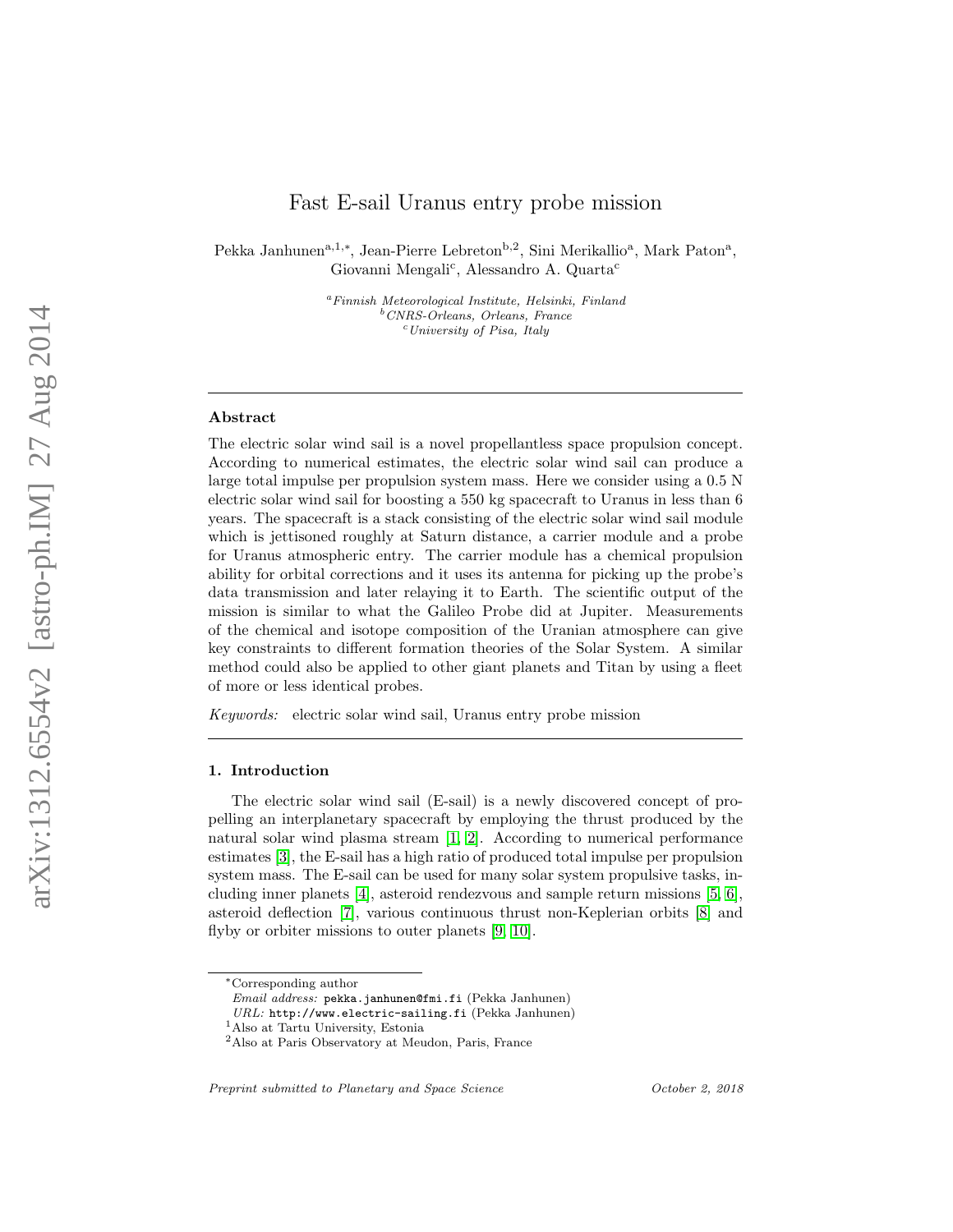The subject of the paper is a preliminary analysis on how to deliver an atmospheric probe to Uranus reasonably fast (less than 6 years) and at low cost in comparison to traditional outer planet missions. The main objective is to make the case for conducting NASA's Galileo probe type measurements at Uranus, i.e. to measure the chemical and isotopic composition of the atmosphere. A second goal of the paper is to describe, although with less depth than for Uranus, the case for sending a similar probe using the same novel propulsion technique to all giant planets and possibly Titan.

#### 2. Why an atmospheric probe to Uranus?

Measuring the chemical and isotope composition of giant planet atmospheres is important because such measurements can constrain models of the early history of the Solar System [\[11\]](#page-8-10). Thus far, only the Jovian atmosphere has been directly probed in situ. Some presently favoured models of Solar System history such as the Nice model [\[12\]](#page-8-11) and its later variants [\[13\]](#page-9-0) predict that the giant planets formed originally at different solar distances than where they are located nowadays. Because the temperature of the protoplanetary disk depended on the solar distance, the models give predictions of the chemical and isotope composition of the giant planet atmospheres. However, many of these predictions can only be checked against measurements by in situ probing of the planetary atmospheres.

An early analysis of Uranus and Neptune entry probes was made relatively soon after the NASA's Voyager flybys [\[14\]](#page-9-1). More recently, a planetary entry probe engineering study for Venus, Saturn, Uranus and Neptune was carried out at ESA's Concurrent Design Facility [\[15\]](#page-9-2).

All giant planet atmospheres should be eventually probed and the most effective way of doing so might be by using a fleet of identical or rather identical E-sail equipped probes, each one targeted to its own planet. However, in this paper we concentrate on Uranus. Once a Uranus mission has been designed, the other cases can be obtained as follows:

- Jupiter has already been probed by NASA's Galileo spacecraft. If a fleet mission to all giant planets is made, it might be worthwhile to measure Jupiter again with instruments identical to those used on the other planets.
- Except for somewhat higher entry speed which requires somewhat heavier heat shield, Saturn mission is technically easier than Uranus because of shorter traveltime and shorter telemetry distance. If an E-sail based mission to Uranus proves to be feasible, a Saturn mission would be expected to be feasible, too.
- If a fleet mission to all giant planets is conducted, it might be a good idea to also add Titan to the set of targets. Similar considerations to Saturn apply to Titan except that the heat shield requirements are smaller because of lower entry speed due to less massive target.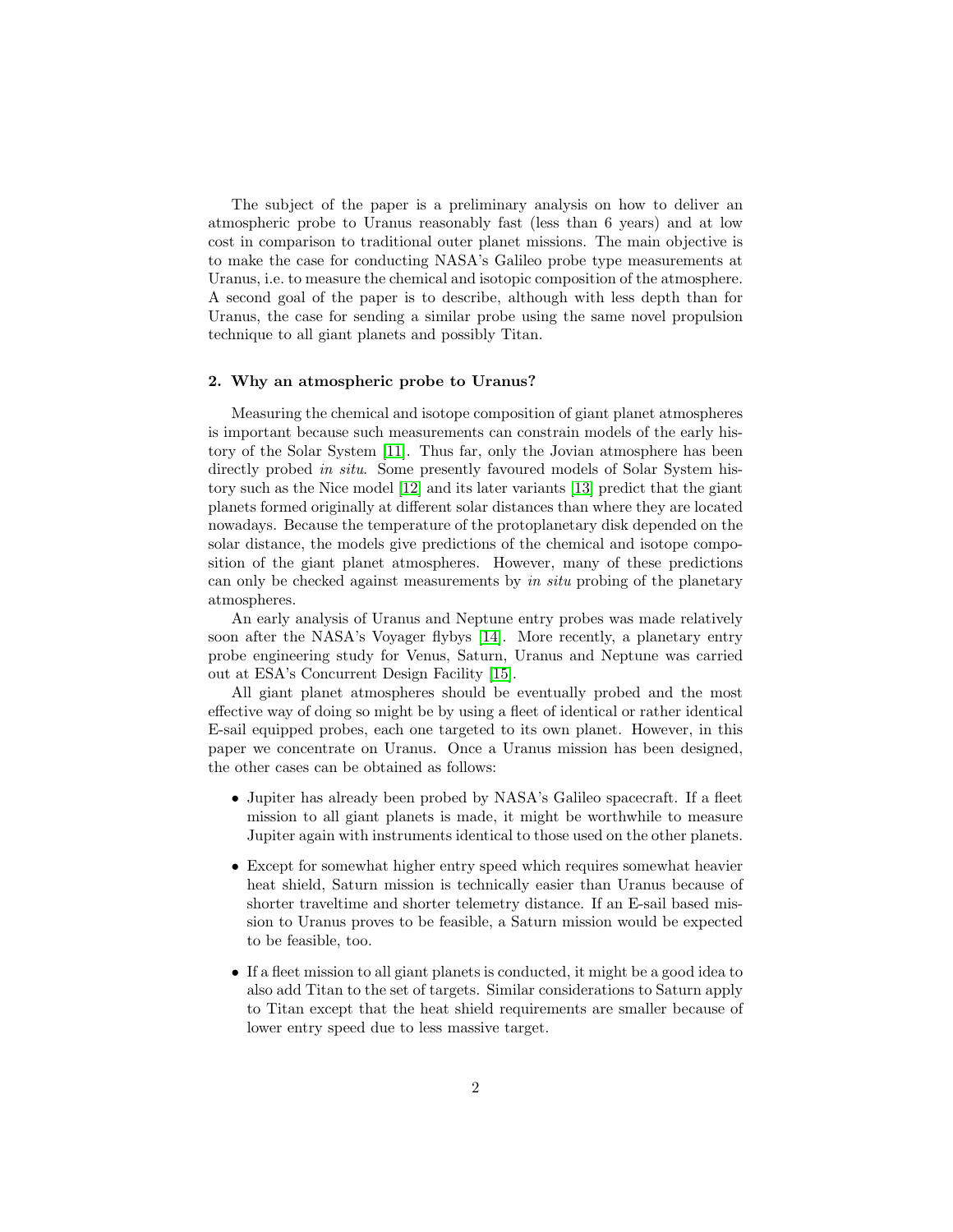• A Neptune mission would be, in principle, similar to Uranus mission except for longer traveltime and longer telemetry distance. However, in the mission architecture that we will analyse in this paper, the telemetry distance is not a major cost factor because the total probe data volume is modest and because the data can be downlinked to Earth by the carrier module at a low bitrate.

Hence, by analysing a Uranus entry probe mission explicitly we can take the first step not only for designing a Uranus probe mission, but also assessing the mission requirements for all the giant planets.

We do not consider orbiter missions in this paper because regardless of the employed propulsion technology, orbiter missions with their more complex and comprehensive scientific payloads typically fall into a significantly higher cost category than atmospheric probe missions. The other reason is that a fast Esail trajectory may be relatively speaking less feasible for an orbiter mission, because in case of Uranus and Neptune, one would need a significant amount of chemical propellant for the planetary orbit insertion or alternatively one should rely on aerocapture whose technical readiness level is lower than that of chemical propulsion.

## 3. E-sail Uranus entry probe mission

Our proposed E-sail Uranus entry probe mission consists of three modules which are initially stacked together: the E-sail module, the carrier module and the entry module. The entry module is composed of the atmospheric probe inside a heatshield. The stack is initially launched to Earth escape orbit by a conventional booster. The E-sail module accelerates the stack to Uranus intercepting trajectory. The carrier module performs the necessary orbital corrections to fly by Uranus and to collect the data transmitted by the atmospheric probe. In more detail, the mission proceeds according to the following steps:

- 1. The stack is launched to Earth escape orbit by a conventional booster. Any escape orbit (i.e. any orbit with non-negative specific energy parameter  $C_3$ ) is suitable for the purpose. For the E-sail to work, it is required to be in the solar wind.
- 2. The E-sail module accelerates the stack to a trajectory towards Uranus.
- 3. The E-sail module is abandoned approximately at Saturn distance.
- 4. The carrier module uses chemical propulsion (in this paper baselined as green monopropellant) for orbital corrections.
- 5. About 13 million km (8 days) before Uranus, the carrier module detaches itself from the entry module and makes a  $\sim 0.15$  km/s transverse burn so that it passes by the planet at  $\sim 10^5$  km distance, safely outside the ring system. Also a slowing down burn of the carrier module may be needed to optimise the link geometry during flyby.
- 6. Protected by the heat shield, the entry module enters into atmosphere.
- 7. A parachute is deployed and the heat shield is separated.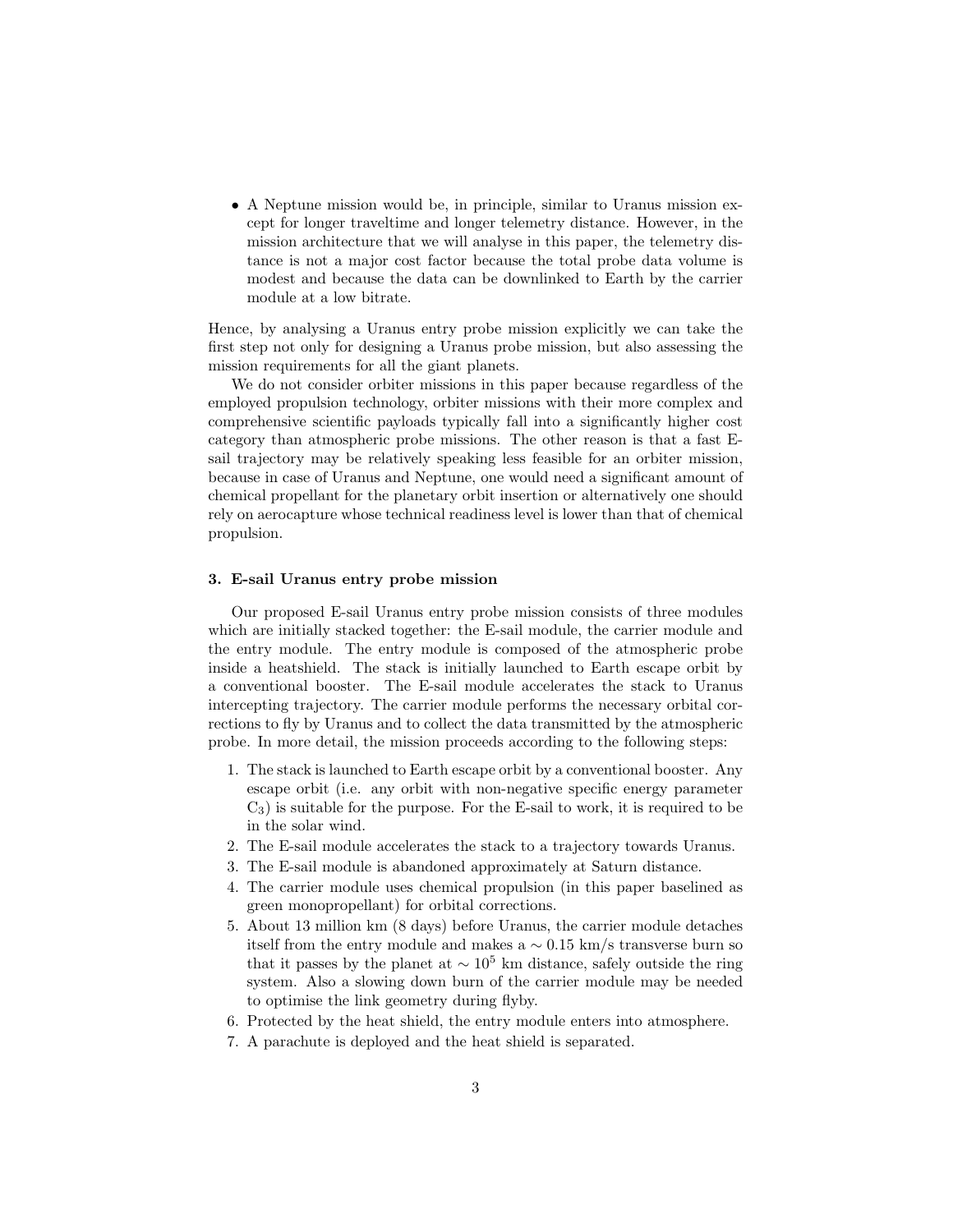<span id="page-3-0"></span>

| Table 1: Top-level mass budget. |                  |  |
|---------------------------------|------------------|--|
| E-sail module                   | $150 \text{ kg}$ |  |
| Carrier module (wet)            | $150 \text{ kg}$ |  |
| Entry module                    | $256$ kg         |  |
| Total                           | $556 \text{ kg}$ |  |
|                                 |                  |  |

- 8. The probe falls under parachute in Uranus atmosphere, makes scientific measurements and transmits data to the high gain antenna of the carrier which flies by at  $\sim 10^5$  km distance.
- 9. After exiting Uranus environment, the carrier redirects its high gain antenna towards Earth to transmit the stored probe science data.

The communication frequency between probe and carrier cannot be set too high because of the attenuation and scattering of the radio signal caused by atmospheric gases and clouds. The frequency selection trade-off study is outside the scope of this paper, but using the same values as Galileo probe should be a good starting point. The Galileo probe worked until 20 bar pressure and used 1.39 GHz frequency to transmit 3.5 Mbit of data volume to the orbiter's 1.1 m receiving antenna [\[16\]](#page-9-3). The mass of the Galileo orbiter hardware dedicated to receiving and relaying the probe data was 23 kg [\[16\]](#page-9-3). In our case, communication with Earth would probably be done at higher frequency although using the same  $\sim$  1 m antenna dish. A one metre dish enables only slow communication with Earth from Uranus distance, but this is not a problem since the carrier spacecraft has plenty of time to send the data after passing by the planet.

Table [1](#page-3-0) shows the top-level mass budget. The 0.5 N E-sail module component masses (Table [2\)](#page-4-0) are adopted from the last column of Table 3 of Ref. [\[3\]](#page-8-2). The design uses 50 tethers, each of which is 18 km long, and made of 50  $\mu$ m diameter aluminium base wire and three  $25 \mu m$  loop wires whose purpose is to prevent the tether from breaking even when micrometeoroids randomly cut its individual wires [\[17\]](#page-9-4). We assume that the auxiliary tethers are made of 7.6  $\mu$ m thickness kapton which is currently an ITAR-restricted product. The purpose of the auxiliary tethers is to connect together the tips of the main tethers to ensure dynamical stability of propulsive flight [\[2\]](#page-8-1). Using ITAR-free 12.6  $\mu$ m kapton would increase the mass of the E-sail module by 12.1 kg. Regardless of the used thickness, it could be possible to save some mass by using a more aggressive punching pattern for the auxiliary tethers. We included a 20% E-sail module system margin.

For passive dynamical stability in the E-sail deployment and cruise phase, the inertial moment of the spacecraft stack should be largest along the spin axis. In other words, the spacecraft stack should resemble a disk or relatively flat cylinder which has the tethers attached along its perimeter. Each tether attachment point must also have room for storing the corresponding Remote Unit before deployment. If 25 cm is enough for each stowed Remote Unit, then the length of the perimeter must be  $50 \times 0.25$  m = 12.5 m, corresponding to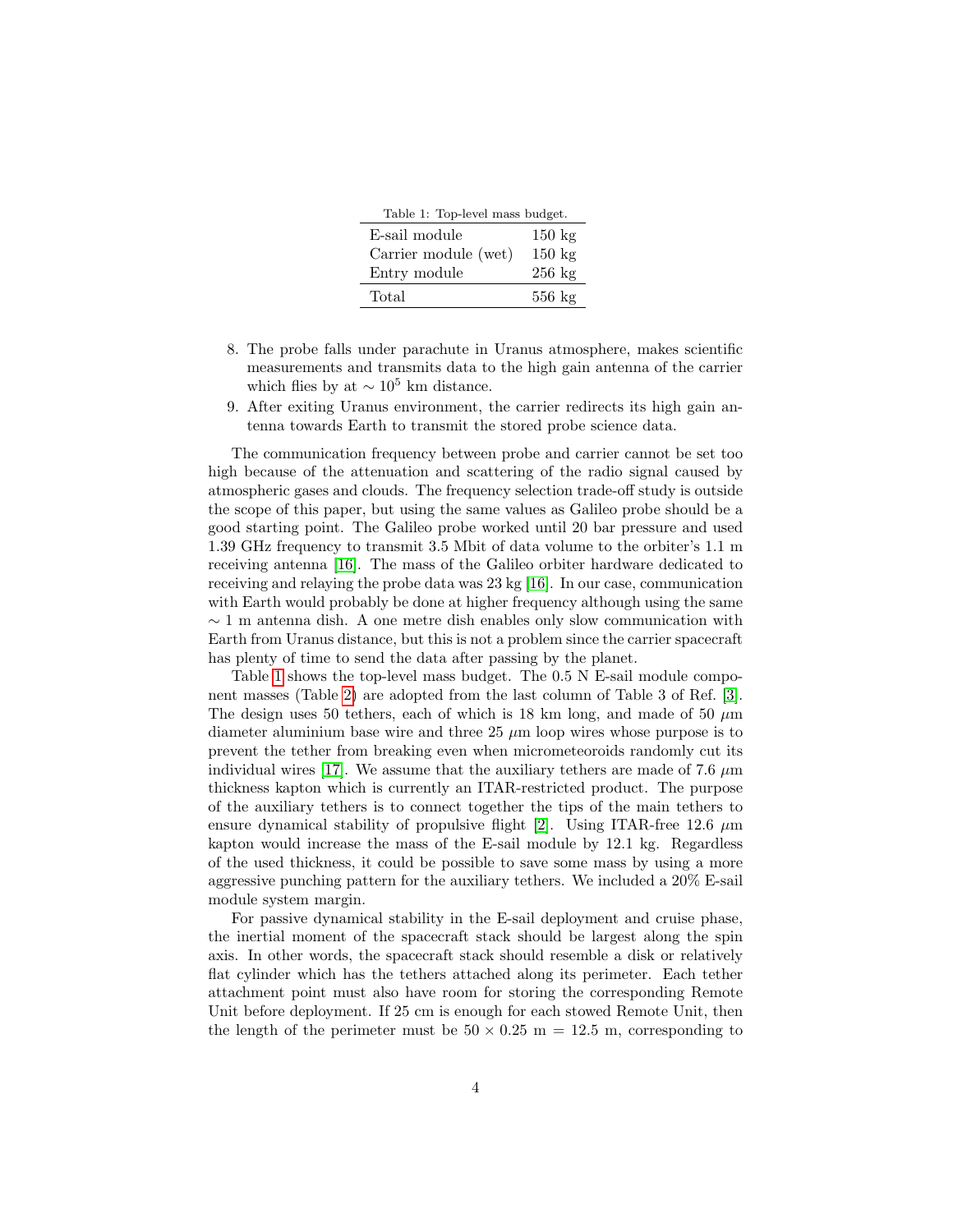<span id="page-4-0"></span>

| Table 2: E-sail module key properties and mass budget. |  |  |
|--------------------------------------------------------|--|--|
|--------------------------------------------------------|--|--|

| $0.5$ N thrust at 1 au from the Sun                                                        |                     |
|--------------------------------------------------------------------------------------------|---------------------|
| $0.9 \text{ mm/s}^2$ characteristic acceleration                                           |                     |
| $50\times18$ km main tethers $(50\mu m \text{ base} + 3 \times 25\mu m \text{ loop wire})$ | $10.3 \text{ kg}$   |
| Main tether reels                                                                          | $11.4\ \mathrm{kg}$ |
| Electron guns                                                                              | $1.59$ kg           |
| $540 W/40$ kV high voltage source                                                          | $10.6\ \mathrm{kg}$ |
| Tether cameras and E-sail control electronics                                              | $1.48 \text{ kg}$   |
| 50 Remote Units                                                                            | $49.3 \text{ kg}$   |
| 7.6 $\mu$ m × 3 cm 50% punched kapton auxiliary tether ring                                | $18.2 \text{ kg}$   |
| E-sail module structural                                                                   | $22 \text{ kg}$     |
| E-sail system margin $+20\%$                                                               | $25 \text{ kg}$     |
| E-sail module total                                                                        | $150 \text{ kg}$    |

4 m diameter disk. This fits into launchers such as Soyuz, although it exceeds the diameter of the payload fairing of small launch vehicles. If compatiblity with small launchers is desired, the tether attachment ring must be deployed from a more compact configuration. We have done some in-house (Finnish Meteorological Institute) prototyping work on how such tether ring deployment could be done and the initial results look promising.

Alternatively, one could reduce the spacecraft diameter by stacking the tethers in more than one vertical layer. For example, if two layers are used then the disk diameter can be 2 m, a value compatible with small launchers. In this case the spacecraft would look more like a cylinder than a disk. It would still seem feasible to have all components of the stack (E-sail, carrier and entry module) with flat enough shape such that the maximum inertial moment occurs along the cylinder axis. If not, as a fallback solution, the requirement of the inertial moment and passive dynamical stability could be relaxed by resorting to active attitude control during E-sail deployment and cruise phases.

At 1 au, the 0.5 N E-sail needs nominally 540 W of electric power to keep its tethers charged [\[3\]](#page-8-2). The electric power requirement of the E-sail scales as  $1/r^2$  i.e. in the same way as the illumination of solar panels [\[2,](#page-8-1) [18\]](#page-9-5) although the thrust scales as  $1/r$  [\[2\]](#page-8-1). Thus, if enough solar panels are used to power the E-sail at 1 au, the same panel area is sufficient also at larger solar distances, excluding a small constant power needed by E-sail control systems. During cruise, the Esail spin plane is typically inlined by at most  $\sim 45^{\circ}$  with the solar direction so that the illumination of the solar panels is reduced by a factor of  $\sim 0.7$ . This is a conservative estimate because significant inclination occurs early in the mission where solar illumination is strong. If we require that the total power is 1 kW at 1 au (at  $45^{\circ}$  orientation) and assuming  $20\%$  overall efficiency for the panels, then the required panel area is  $5.35 \text{ m}^2$ . This panel area fits easily inside the 4 m diameter disk configuration which was discussed above. It does not fit on a 2 m diameter disk area, however, so that in the 2 m diameter cylinder solution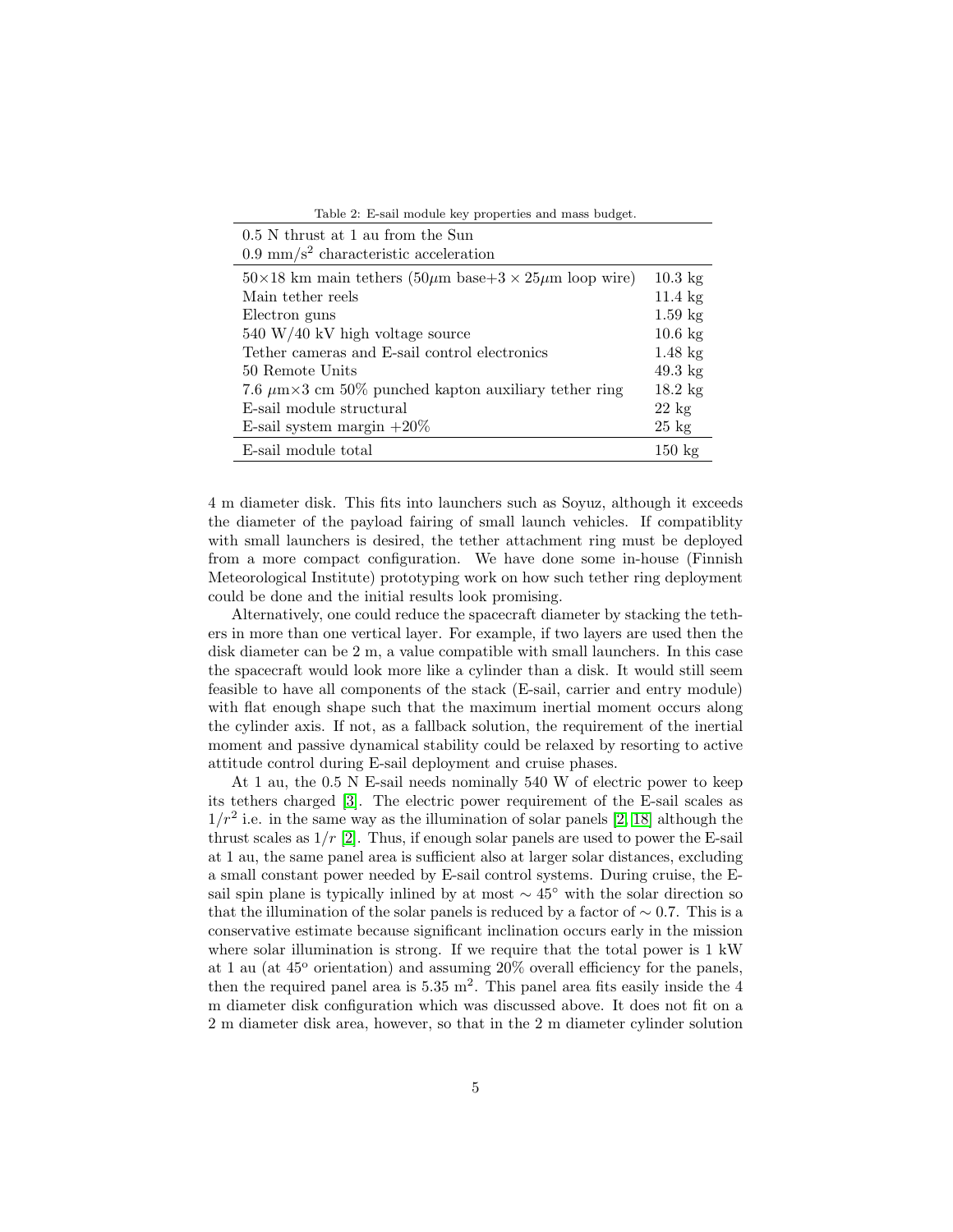which was discussed above, one has to use deployable solar panels.

We consider the following principal options for the power system:

- 1. The solar panel power system is part of the E-sail module and is thus jettisoned with it. The carrier module is powered by a radioisotope thermoelectric generator (RTG) whose waste heat keeps the whole stack warm. After detachment, the entry module is powered by a primary battery and kept warm by radioisotope heater units (RHUs).
- 2. The solar panel power system is part of the carrier module. The carrier module is powered by the low remaining solar panel power (2.5 W at Uranus distance) and by a primary battery. All modules have RHUs for temperature management. The entry module is battery-powered as before. The carrier must have a very lower power hibernation mode. The benefit is that only RHUs, but no RTG are needed.

The entry module needs  $\sim 100$  W of power for maximum  $\sim 2$  hours. The corresponding primary battery mass is  $\sim$  2 kg. Low illumination low temperature (LILT) qualified solar panels must be used at Uranus distance or else one must use concentrators. Unconcentrated LILT triple junction cell efficiency of 25% has been reported in tests mimicking Uranus distance [\[19\]](#page-9-6).

The main properties of the carrier module are given in Table [3.](#page-6-0) The carrier module contains an attitude control system, a power system (as discussed above), a high-gain parabolic dish antenna of  $\sim$  1 m diameter and a chemical propulsion system, baselined to use green monopropellant [\[20\]](#page-9-7) with specific impulse of 255 s. The chemical propulsion system is needed for making orbital corrections after the E-sail cruise phase and for boosting the carrier sideways and slowing it down after releasing the entry module to pass by Uranus at proper  $\sim 10^5$  km distance. We reserve 0.22 km/s delta-v for orbital corrections and after probe detachment 0.3 km/s is available in total for the 0.15 km/s transverse boost and a slowing-down boost which improves the probe to carrier link geometry. Notice that after separating from the entry module, the spacecraft is much more lightweight so that the propellant budget is relatively insensitive to the amount of delta-v needed after probe separation. The mass budget of the carrier is an estimate which is not yet based on an accurate calculation. Nevertheless we think that since the requirements of the carrier are relatively simple, the mass budget is probably not unrealistically low.

The scientific and environmental requirements of the entry module are similar to the Jupiter Galileo probe except that the entry speed is smaller so that a lower heat shield mass is sufficient. The Galileo probe total mass was 339 kg of which 45  $\%$  (152 kg) was the heat shield. In our case we assume 30 $\%$  heat shield mass fraction and 179 kg bare mass.

Figure [1](#page-10-0) shows the traveltime from Earth to Uranus (starting from Earth  $C_3=0$ ) using an E-sail spacecraft with 0.9 mm/s<sup>2</sup> characteristic acceleration. The characteristic acceleration is the maximum propulsive acceleration when the Sun-spacecraft distance is 1 au. An optimised low thrust orbit was computed using real planetary emphemerides and using the first day of each month as a starting date. Maximum usable thrust vector coning angle of  $30^{\circ}$  was assumed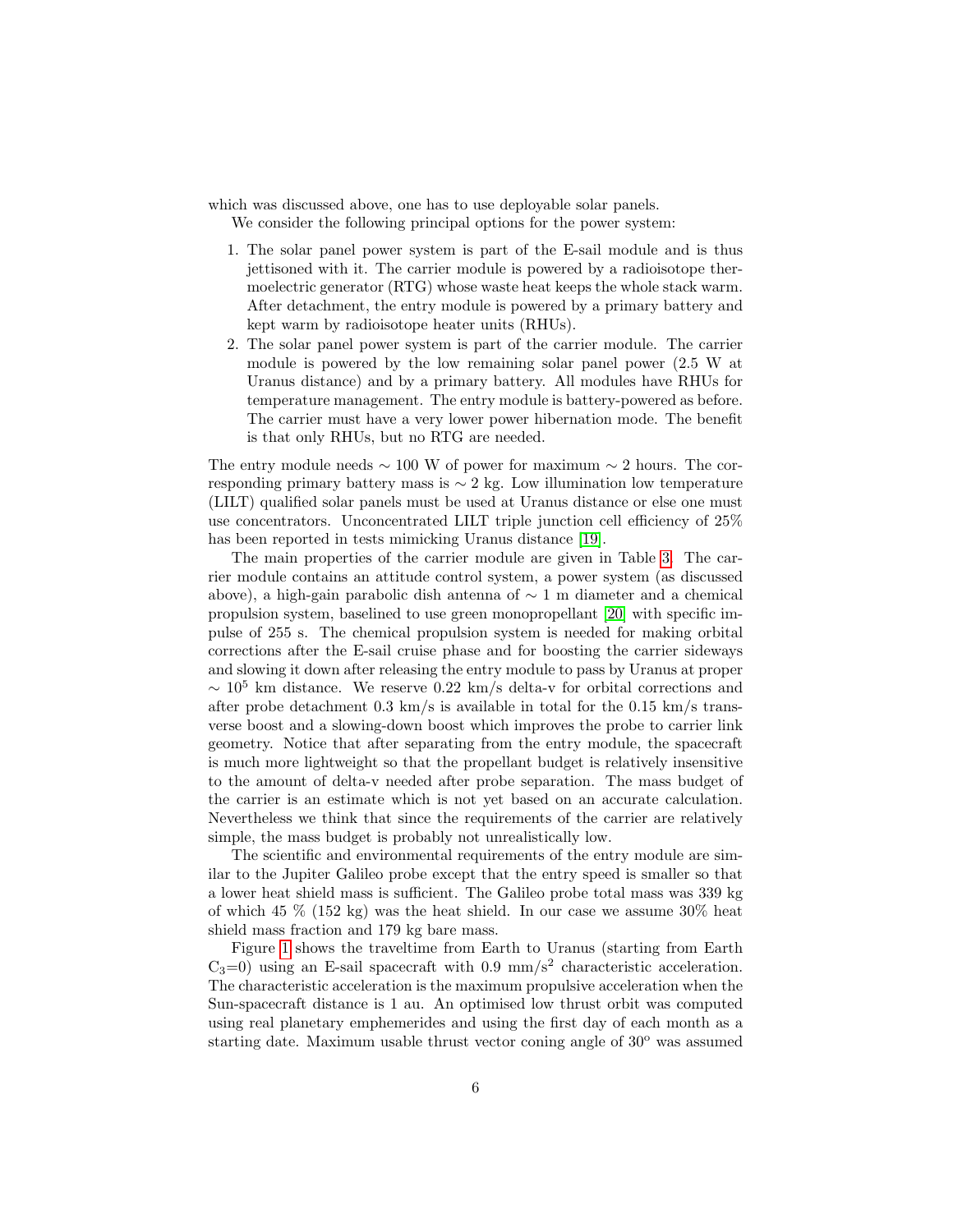<span id="page-6-0"></span>

| Table 3: Properties of carrier module.        |                     |  |
|-----------------------------------------------|---------------------|--|
| Wet mass                                      | $150 \text{ kg}$    |  |
| Dry mass                                      | $100 \text{ kg}$    |  |
| Green monopropellant $I_{\rm{sp}}$            | 255 s               |  |
| Total propellant                              | $50 \text{ kg}$     |  |
| Propellant to use before entry module release | $37 \text{ kg}$     |  |
| Propellant to use after entry module release  | $13 \text{ kg}$     |  |
| Delta-v capacity for orbital corrections      | $0.22 \text{ km/s}$ |  |
| Delta-v capacity after entry module release   | $0.3 \text{ km/s}$  |  |
| High gain parabolic antenna                   | Diameter $\sim 1$ m |  |
| Attitude control system                       |                     |  |
| Receiver to pick up probe's transmission      |                     |  |
| Transceiver for Earth communication           |                     |  |

<span id="page-6-1"></span>

| Table 4: Mass budget of entry module. |                                 |  |
|---------------------------------------|---------------------------------|--|
| Total mass                            | $256 \text{ kg}$                |  |
| Heat shield                           | 77 kg $(30\% \text{ of total})$ |  |
| Total without heat shield             | $179 \text{ kg}$                |  |
| Bus                                   | 143 kg (80% of 179 kg)          |  |
| Science instruments                   | 36 kg (20% of 179 kg)           |  |

and the E-sail was turned off at 9 au. For each calendar year in 2020-2030, the minimum of the obtained 12 monthly trajectory traveltimes was calculated and plotted in Fig. [1.](#page-10-0) The corresponding Uranus-approaching hyperbolic excess speed  $V_{\infty}$  is also plotted in Fig. [1.](#page-10-0) By  $V_{\infty}$  we mean the relative speed of the probe with respect to Uranus, computed outside the planet's gravity well but near the planet from the heliocentric perspective (within the framework of the patched conic approximation). As seen in Fig. [1,](#page-10-0) a typical value is  $V_{\infty} = 20$ km/s.

In Figure [2](#page-11-0) we show the dependence of the traveltime on the starting month for an exemplary year of 2025. The difference in traveltime between the optimal month and the least favourable month is only 0.5 years. Figs. [1](#page-10-0) and [2](#page-11-0) show that in stark contrast to traditional mission architectures relying on gravity assist manoeuvres, with the E-sail the dependence of the traveltime on the starting date is feeble enough that one could in practice launch the probe at any time.

Figure [3](#page-11-1) shows the atmospheric entry speed  $V$  as a function of the hyperbolic excess speed  $V_{\infty}$ . For the typical value of  $V_{\infty} = 20$  km/s the entry speed is  $V \approx 30$  km/s.

In Figure [4](#page-12-0) we show the total heat load encountered by the probe as function of the entry angle and for various entry speeds  $V$ . The entry speed  $V$ is computed with respect to nonrotating planet; in Fig. [4](#page-12-0) cases of maximum (equatorial) prograde and maximum retrograde entries are shown separately. For the typical  $V = 30 \text{ km/s}$  entry speed, the heat load remains by factor 3-4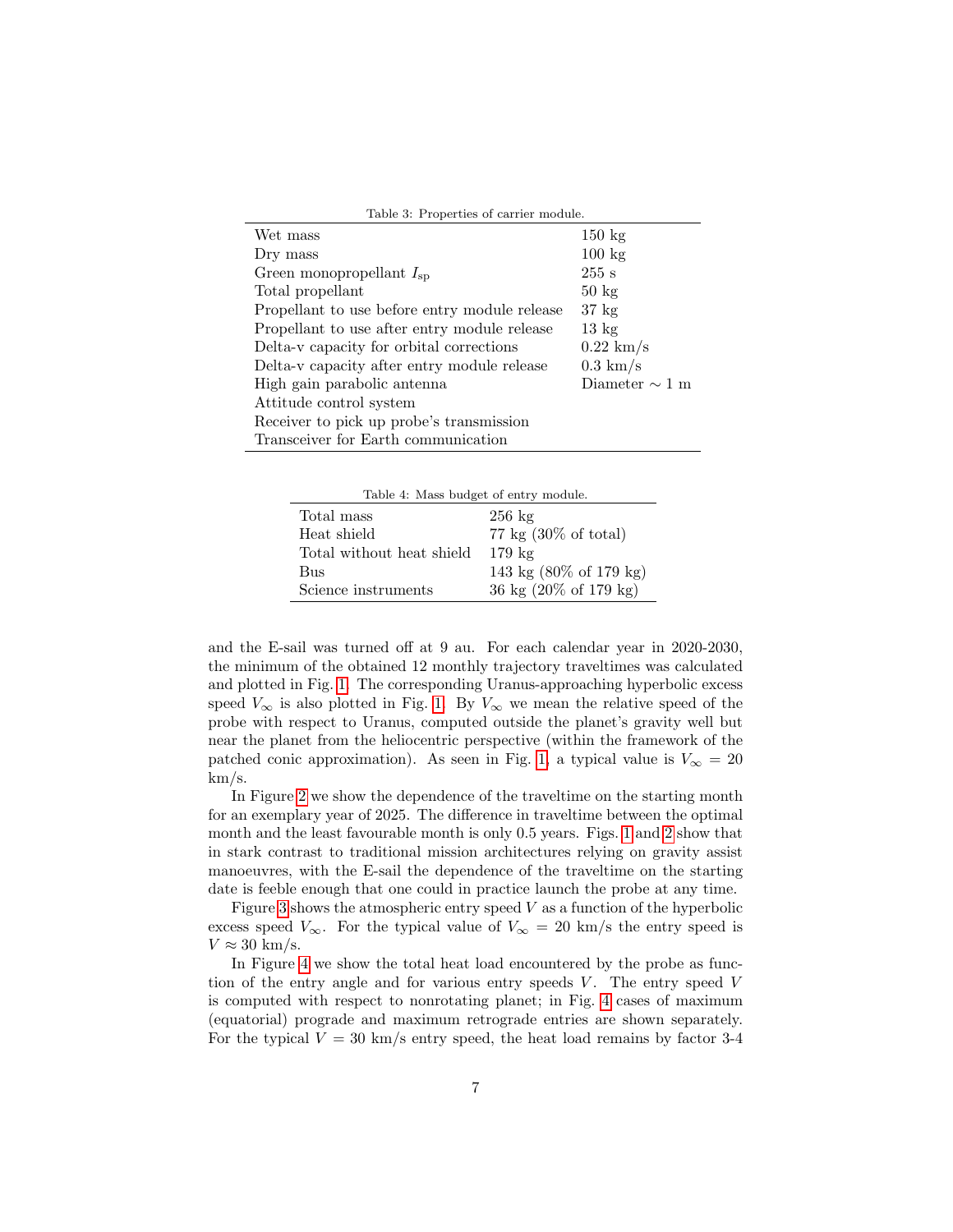below the Galileo value for all values of the entry angle. If the entry angle is steeper than 30°-35°, the maximum deceleration experienced by the probe goes beyond the Galileo value, however. Based on Fig. [4](#page-12-0) we estimate that 30% heat shield mass fraction (Table [4\)](#page-6-1) is conservative and leaves rather large freedom for the selection of the entry angle in the range  $10^{\circ}$ - $30^{\circ}$ .

## 3.1. Analysis of sensitivity of traveltime to mass

Figure [5](#page-13-0) shows the dependence of the traveltime and Uranus atmosphere entry speed on the spacecraft characteristic acceleration. To simplify calculations, we assumed circular coplanar Earth and Uranus heliocentric orbits without ephemeris constraints in Fig. [5,](#page-13-0) while elsewhere in the paper we use full 3-D orbit calculations.

Let us consider an artificial case example where the wet mass of the carrier module is increased by 20%, from 150 kg to 180 kg. The total mass then increases from 556 kg to 586 kg (5.4 % increase). The characteristic acceleration gets decreased from 0.90 to 0.854  $mm/s<sup>2</sup>$ , and from Fig. [5](#page-13-0) one can infer that the traveltime increases by 7.5 %, or by 5 months. Also one sees from Fig. [5](#page-13-0) that the entry speed is lowered by 4.7% from 21.2 to 20.2 km/s so that the dissipated energy is reduced by by 9%. This enables one to reduce the heat shield mass (originally 77 kg) by approximately a proportional amount (7 kg), thus cancelling 23 % of the originally assumed 30 kg mass increase.

#### 4. Discussion and conclusions

We showed that given a working E-sail with currently projected performance characteristics [\[3\]](#page-8-2), one could deliver an atmospheric probe mission to Uranus in less than six years. The mission would have Earth escape  $(C_3=0)$  mass of 500-600 kg and the launch would be possible at any time without launch window constraints. Such mission could greatly contribute to the understanding of the history of the Solar System and especially possible giant planet migration.

Obviously, before these benefits can be realised, an E-sail based technology demonstration mission is needed which demonstrates deployment of long tethers, stability and manoeuvreability of the spinning tether rig and use of E-sail for primary propulsion. The cost of the demonstration mission would be much less than that of the proposed Uranus mission.

To probe the atmospheres of other giant planets and Titan, an analogous mission architecture could be used. One could implement such cluster mission by a fleet of identical probes designed for the worst case heat load (Saturn, unless Jupiter is also included) and the coldest cruise-phase thermal environment (Neptune). Alternatively, one could optimise each probe to its specific mission, with some saving in total mass and some increase in design cost.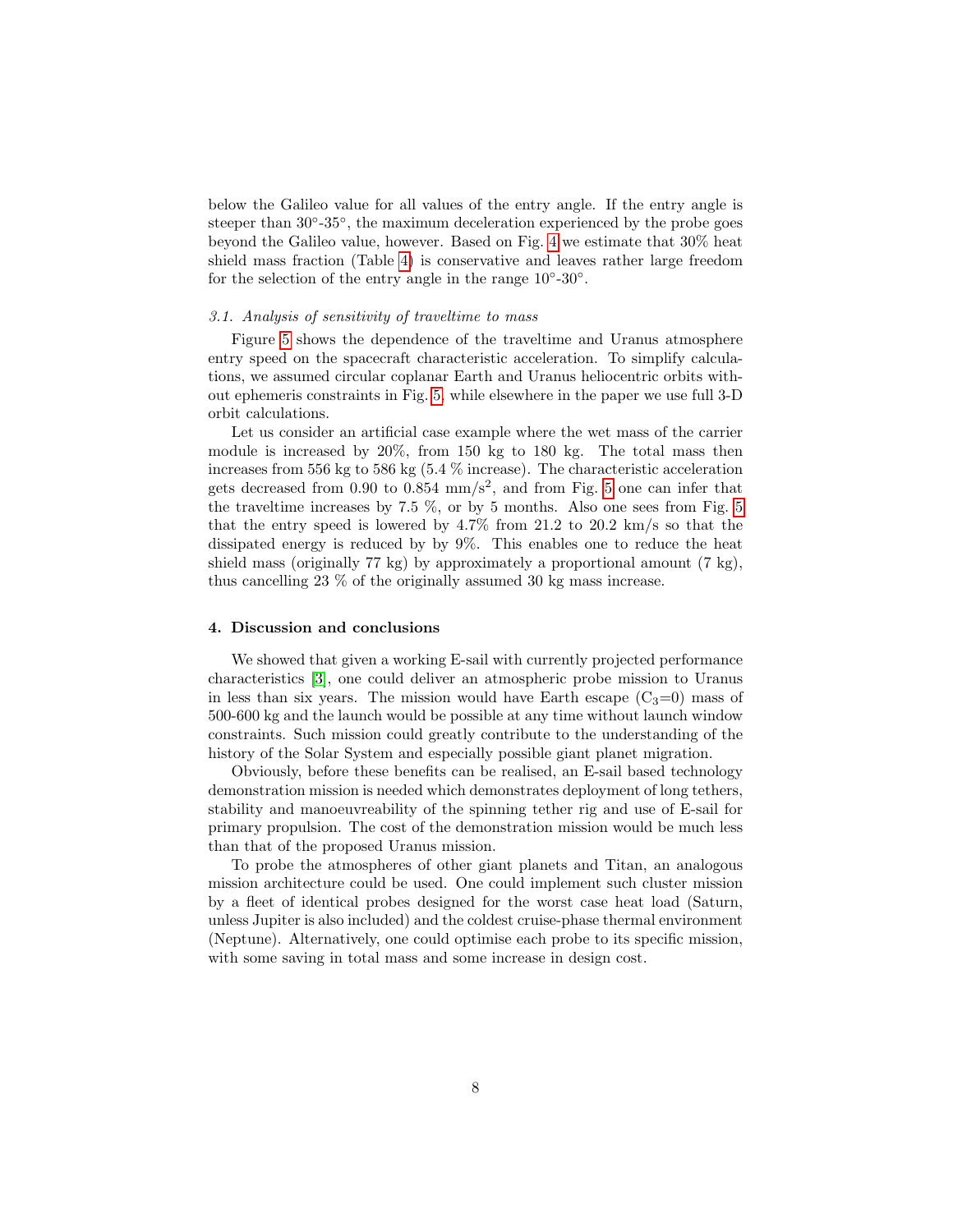## 5. Acknowledgement

The Electric Sail work is partly supported by the European Union FP7/2010 grant 262733, the Academy of Finland (grant 250591) and the Magnus Ehrnrooth Foundation.

## References

- <span id="page-8-0"></span>[1] P. Janhunen, Electric sail for spacecraft propulsion, J. Propulsion Power, 20, 4 (2004) 763–764.
- <span id="page-8-1"></span>[2] P. Janhunen et al., Electric solar wind sail: towards test missions, Rev. Sci. Instrum., 81, 111301, 2010.
- <span id="page-8-2"></span>[3] P. Janhunen, A.A. Quarta and G. Mengali, Electric Electric solar wind sail mass budget model, Geosci. Instrum. Method. Data Syst., 2, 85-95, 2013.
- <span id="page-8-3"></span>[4] G. Mengali, A.A. Quarta and P. Janhunen, Electric sail performance analysis, J. Spacecr. Rockets, 45, 122–129, 2008.
- <span id="page-8-4"></span>[5] A.A. Quarta and G. Mengali, Electric sail missions to potentially hazardous asteroids, Acta Astronaut., 66, 1506–1519, 2010.
- <span id="page-8-5"></span>[6] A.A. Quarta, G. Mengali and P. Janhunen, Electric sail for near-Earth asteroid sample return mission: case 1998 KY26, J. Aerospace Eng., in press, 2013.
- <span id="page-8-6"></span>[7] S. Merikallio and P. Janhunen, Moving an asteorid with electric solar wind sail, Astrophys. Space Sci. Trans., 6, 41–48, 2010.
- <span id="page-8-7"></span>[8] G. Mengali and A.A. Quarta, Non-Keplerian orbits for electric sails, Cel. Mech. Dyn. Astron., 105, 179–195, 2009.
- <span id="page-8-8"></span>[9] A.A. Quarta and G. Mengali, Electric sail mission analysis for outer Solar System exploration, J. Guid. Contr. Dyn., 33, 740–755, 2010.
- <span id="page-8-9"></span>[10] A.A. Quarta, G. Mengali and P. Janhunen, Optimal interplanetary rendezvous combining electric sail and high thrust propulsion system, Acta Astronaut., 68, 603–621, 2011.
- <span id="page-8-10"></span>[11] T.R. Spilker, D.H. Atkinson, S.K. Atreya, A. Colaprete, J.N. Cuzzi, L.J. Spilker, A. Coustenis, E. Venkatapathy, K. Reh and R. Frampton, Entry probe missions to the giant planets, American Geophysical Union, Fall meeting 2009, abstract P43A-1429, 2009.
- <span id="page-8-11"></span>[12] K. Tsiganis, R. Gomes, A. Morbidelli and H.F. Levison, Origin of the orbital architecture of the giant planets of the Solar System, Nature, 435, 459–461, 2005.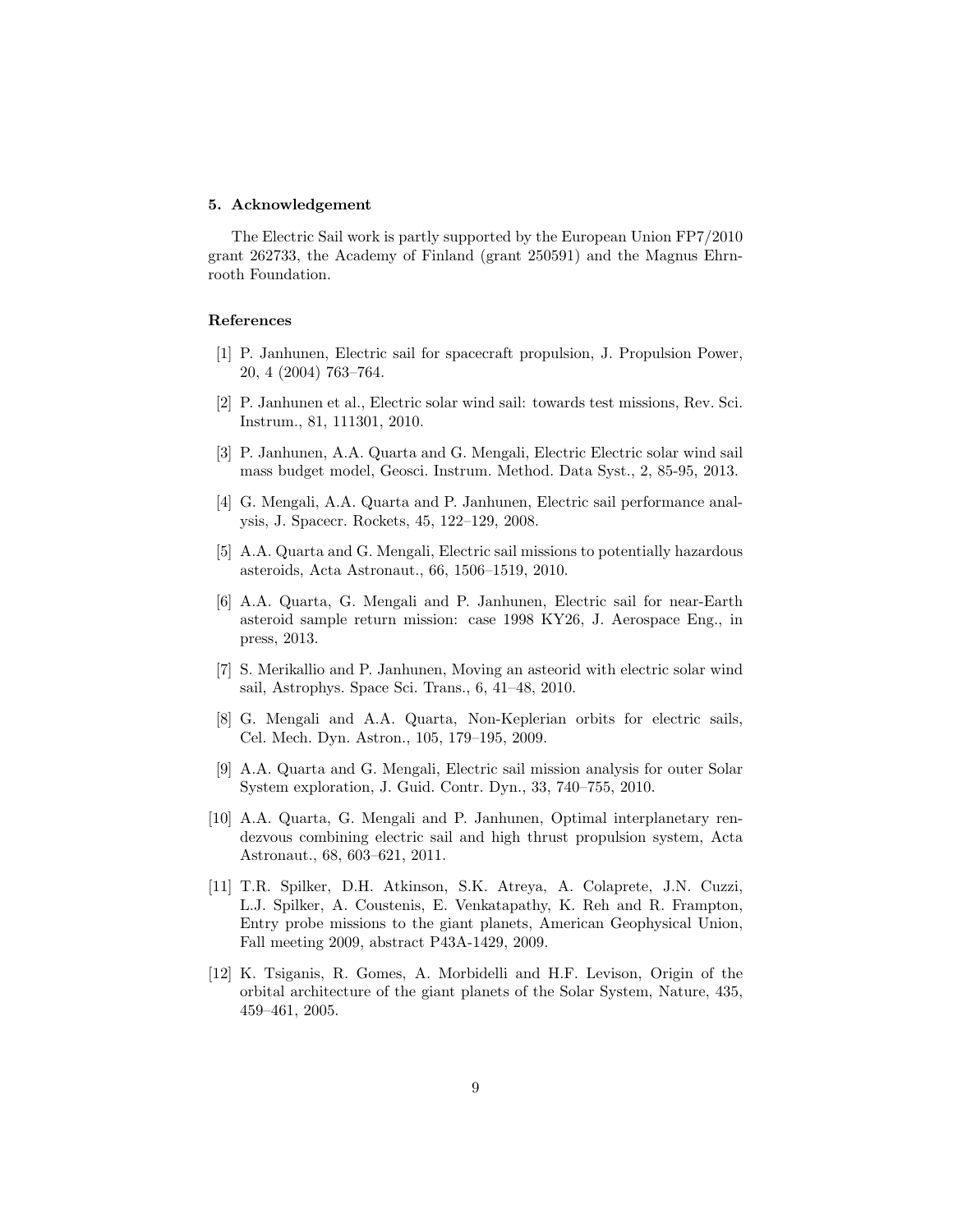- <span id="page-9-0"></span>[13] H.F. Levison, A. Morbidelli, K. Tsiganis, D. Nesvorny and R. Gomes, Late orbital instabilities in the outer planets induced by interaction with a selfgravitating planetesimal disk, Astronom. J., 142, 152 (11 pp), 2011.
- <span id="page-9-1"></span>[14] M. Tauber, P. Wercinski, W. Henline and J. Paterson, Uranus and Neptune atmospheric entry probe study, J. Spacecr. Rockets, 31, 799–805, 1994.
- <span id="page-9-2"></span>[15] D. Rebuffat, P. Falkner, J. Larranaga, J. Romstedt and K. Geelen, Study of planetary entry probes (PEP) for Venus and outer planets: Saturn, Uranus and Neptune, 8th International Planetary Probe Workshop, June 6-10, Portsmouth, VA, USA, 2011, abstract available at [http://www.planetaryprobe.org/portals/0/DynamicForms](http://www.planetaryprobe.org/portals/0/DynamicForms_Uploads/a106.pdf) Uploads/a106.pdf.
- <span id="page-9-3"></span>[16] T.V. Johnson, C.M. Yeates and R. Young, Space Science Reviews volume on Galileo mission overview, Space Sci. Rev., 60, 3–21, 1992.
- <span id="page-9-4"></span>[17] Seppänen, H., T. Rauhala, S. Kiprich, J. Ukkonen, M. Simonsson, R. Kurppa, P. Janhunen and E. Haeggström, One kilometer (1 km) electric solar wind sail tether produced automatically, Rev. Sci. Instrum., 84, 095102, 2013.
- <span id="page-9-5"></span>[18] P.K. Toivanen and P. Janhunen, Electric sailing under observed solar wind conditions, Astrophys. Space Sci. Trans., 5, 61–69, 2009.
- <span id="page-9-6"></span>[19] Piszczor, M.F., S.W. Benson, D.A. Scheiman, H.J. Fincannon, S.R. Oleson and G.A. Landis, Advanced solar cell and array technology for NASA deep space missions, Photovoltaic Specialists Conference, San Diego, 11–16 May, 2008, doi:10.1109/PVSC.2008.4922856.
- <span id="page-9-7"></span>[20] K. Anflo and R. Möllerberg, Flight demonstration of new thruster and green propellant technology on the PRISMA satellite, Acta Astronaut., 65, 1238–1249, 2009.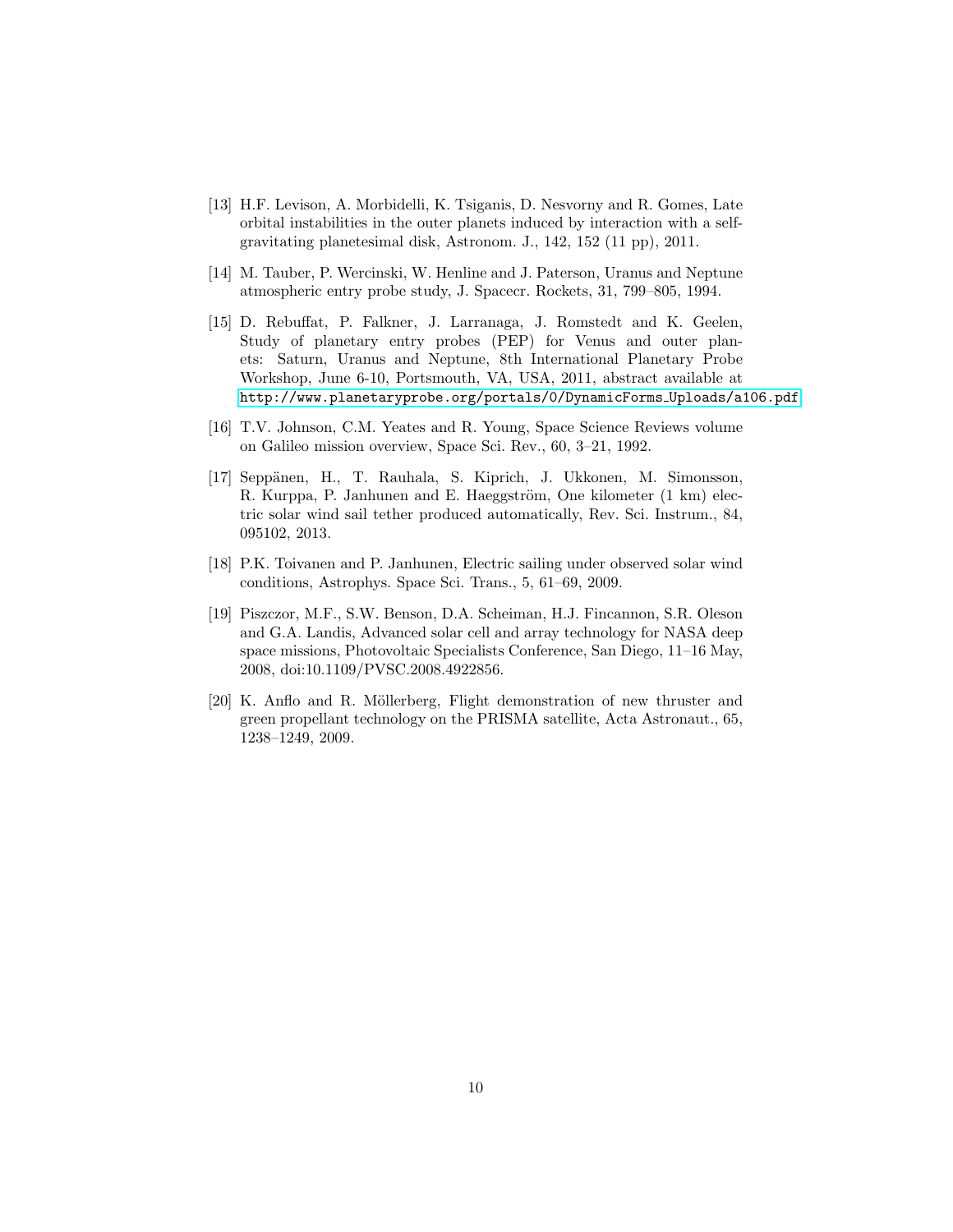

<span id="page-10-0"></span>Figure 1: Top: minimum traveltime from Earth to Uranus for launch year in 2020-2030. Bottom: the corresponding hyperbolic excess speed  $V_{\infty}$  at Uranus.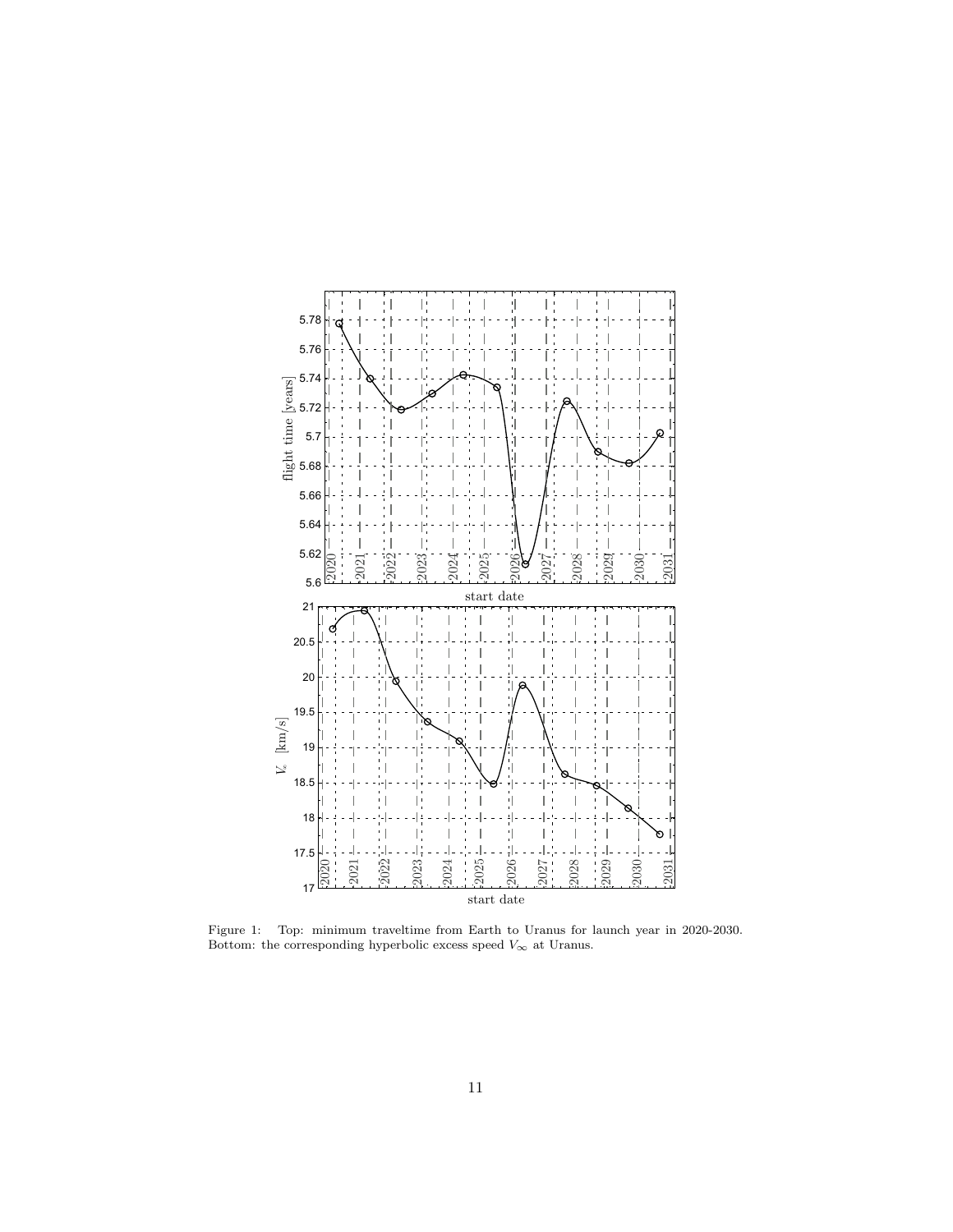

<span id="page-11-0"></span>Figure 2: Dependence of traveltime on starting month in exemplary year 2025.



<span id="page-11-1"></span>Figure 3: Atmospheric entry speed V (not taking into account planetary rotation) as function of hyperbolic excess speed  $V_{\infty}$ .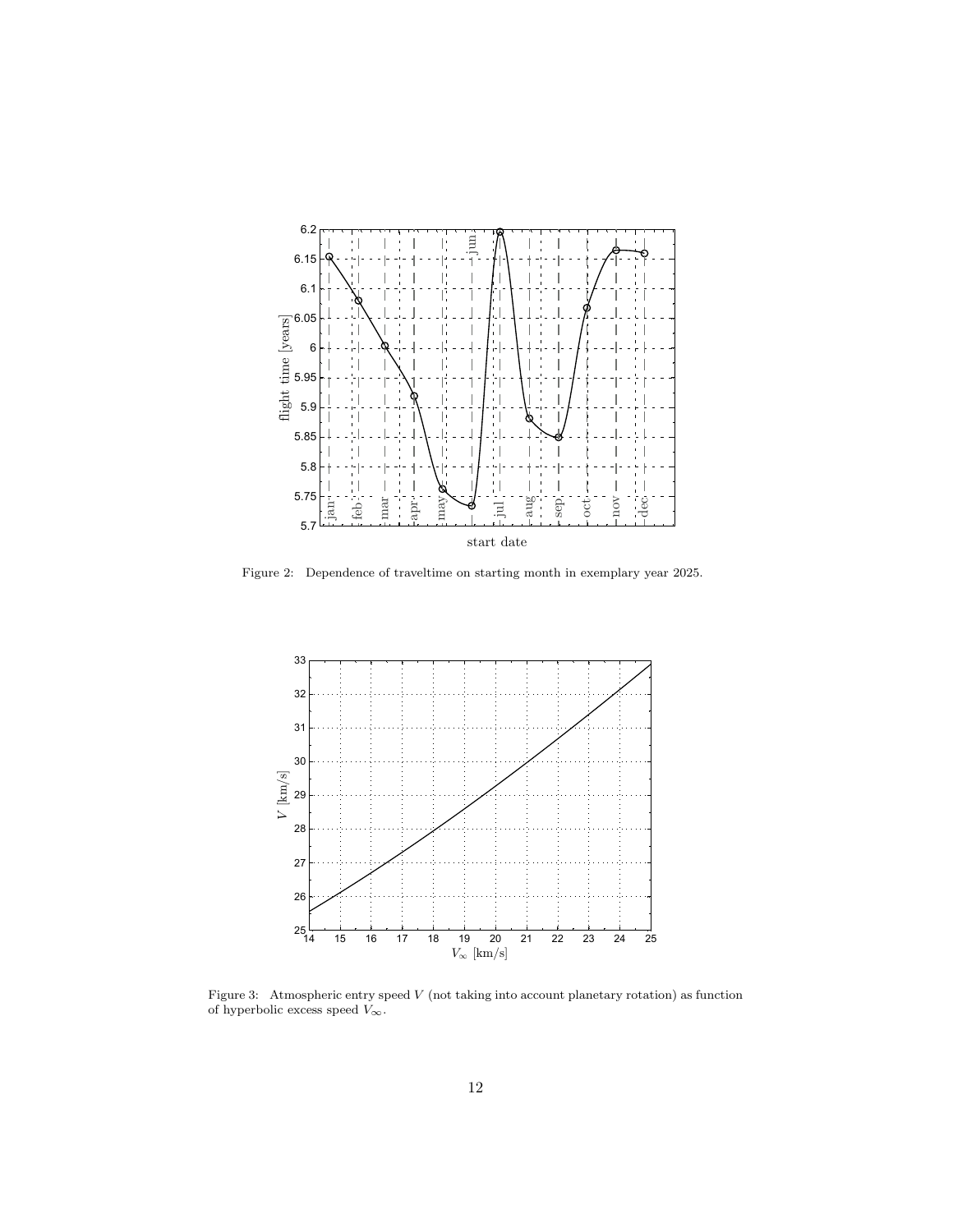

<span id="page-12-0"></span>Figure 4: Modelled atmospheric entry heat load encountered by the probe, as function of entry angle and for different entry speeds  $V$ . The heat load of the Galileo probe is marked. Within the shaded region, the maximum deceleration exceeds the value encountered by the Galileo probe.